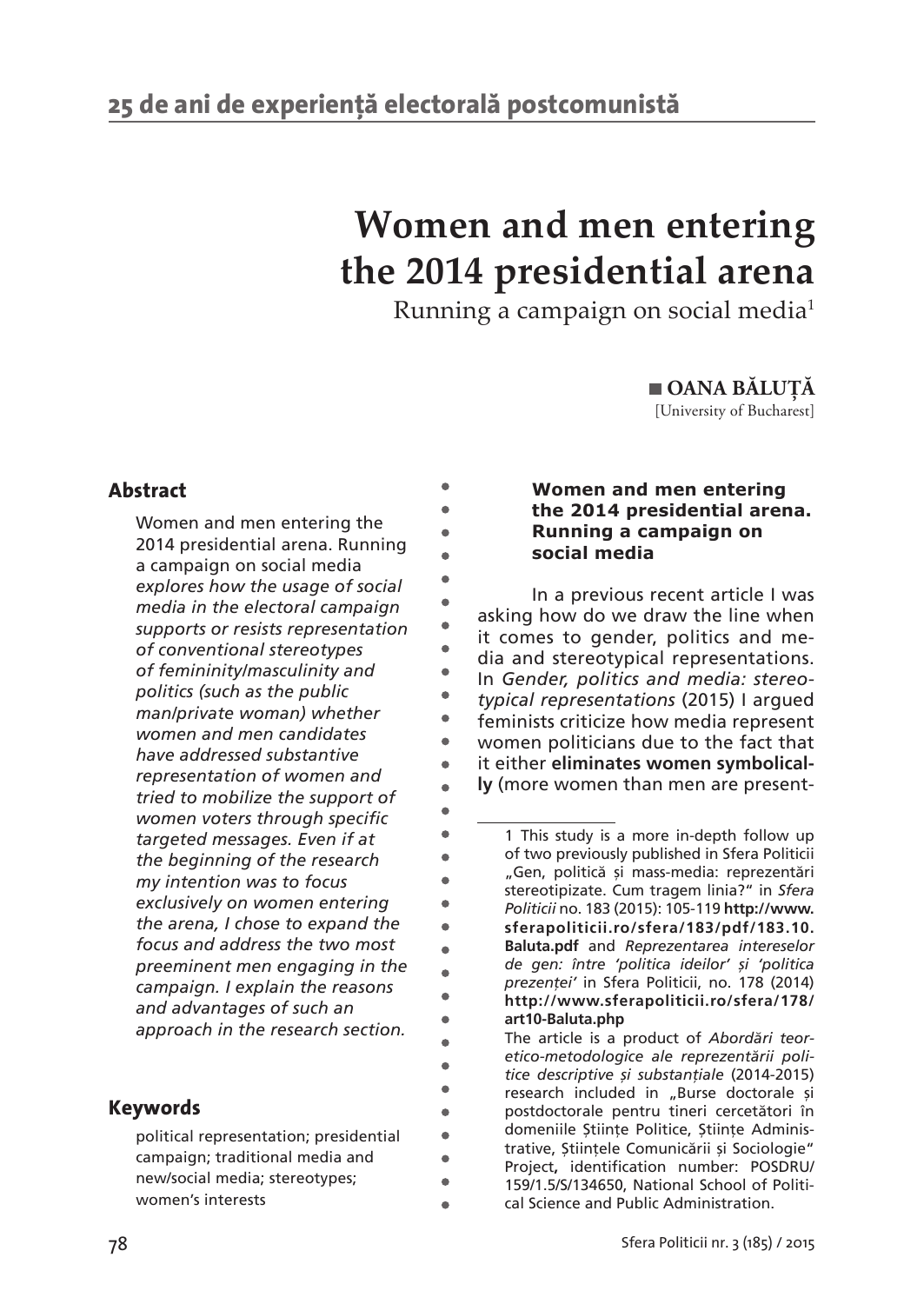ed in media) or it stereotypically frames women when "journalists systematically and routinely focus on women's sex and gender – emphasizing less what they do and more what they look like"2 . At the same time, I also noticed that according to Sarah Childs women's presence in politics "might not be normalized but, rather, rendered suspect and 'other' through gendered media representations $^{\text{\tiny 3}}$ .

One year later I hold close to the argument that if in traditional media, journalists create gendered spaces in politics, in new media it is actors themselves who may participate in creating gendered spaces in politics, it is candidates and politicians who assume or resist traditional gender representation.

Worldwide, less women engage as candidates in presidential elections. The 2014 year marked a difference in national elections as two women (one is the president of a new political party and the other an independent politician) were candidates for the Romanian Presidency. Due to the extension of social media, candidates and politicians (may) consider them as (important) electoral tools. During the 2014 presidential campaign, Facebook was a platform used by candidates, both women and men, to communicate specific messages, to individualize their political candidacy.

Broadly, **this study explores** how the usage of social media in the electoral campaign supports or resists representation of conventional stereotypes of femininity/masculinity and politics (such as the public man/private woman) whether women and men candidates have addressed substantive representation of women and tried to mobilize the support of women voters through specific targeted messages.

#### **Women/gender, politics and media in Romania?**

Research on gender, politics and the media in Romanian politics is not at all so extended or elaborated (as studies in the US or Britain, for instance). In 2013, an MA student conducted a research for her dissertation paper under my guidance where she interviewed 10 journalists accredited at the Parliament (Senate precisely) working in television newsrooms, press agencies, public radio, online and tabloids4 .

The findings are particularly interesting when addressing stereotypical framing of politicians and the possible role played by women politicians. Adina Mihaela Huiban concluded that the journalists' answers were quite diverse and they put the blame on journalists themselves, on the editorial policy or on women politicians. Those blaming journalists for stereotypical framing consider that:

> "journalists publish information, images, details about women's lives to raise their rating, to sell the paper, to gain more the audience of their programme in comparison with one broadcasting a book festival".<sup>5</sup>

> Journalists use stereotype framing "because they are superficial or due to commercial reasons".6

<sup>2</sup> Sarah Childs, *Women and British Party Politics. Descriptive, Substantive and Symbolic Representation* (New York, Routledge, 2008), 141.

For an elaborated argument, see Băluță, Oana, 2015, "Gen, politică și mass-media: reprezentări stereotipizate. Cum tragem linia?" in *Sfera Politicii* no. 183 (2015): 105-119

<sup>3</sup> Childs, *Women*, 141.

<sup>4</sup> Agerpres, Mediafax, Radio România Actualități (RRA), România Tv, Realitatea Tv, Antena 3, Digi 24, Libertatea.

<sup>5</sup> Adina Huiban, "Gen, interese specifice și reprezentare politică în cazul senatoarelor din legislatura 2012-2016" (disertation thesis, The Faculty of Journalism and Communication Science, University of Bucharest, 2014).

<sup>6</sup> Huiban, *Gen*, (disertation thesis).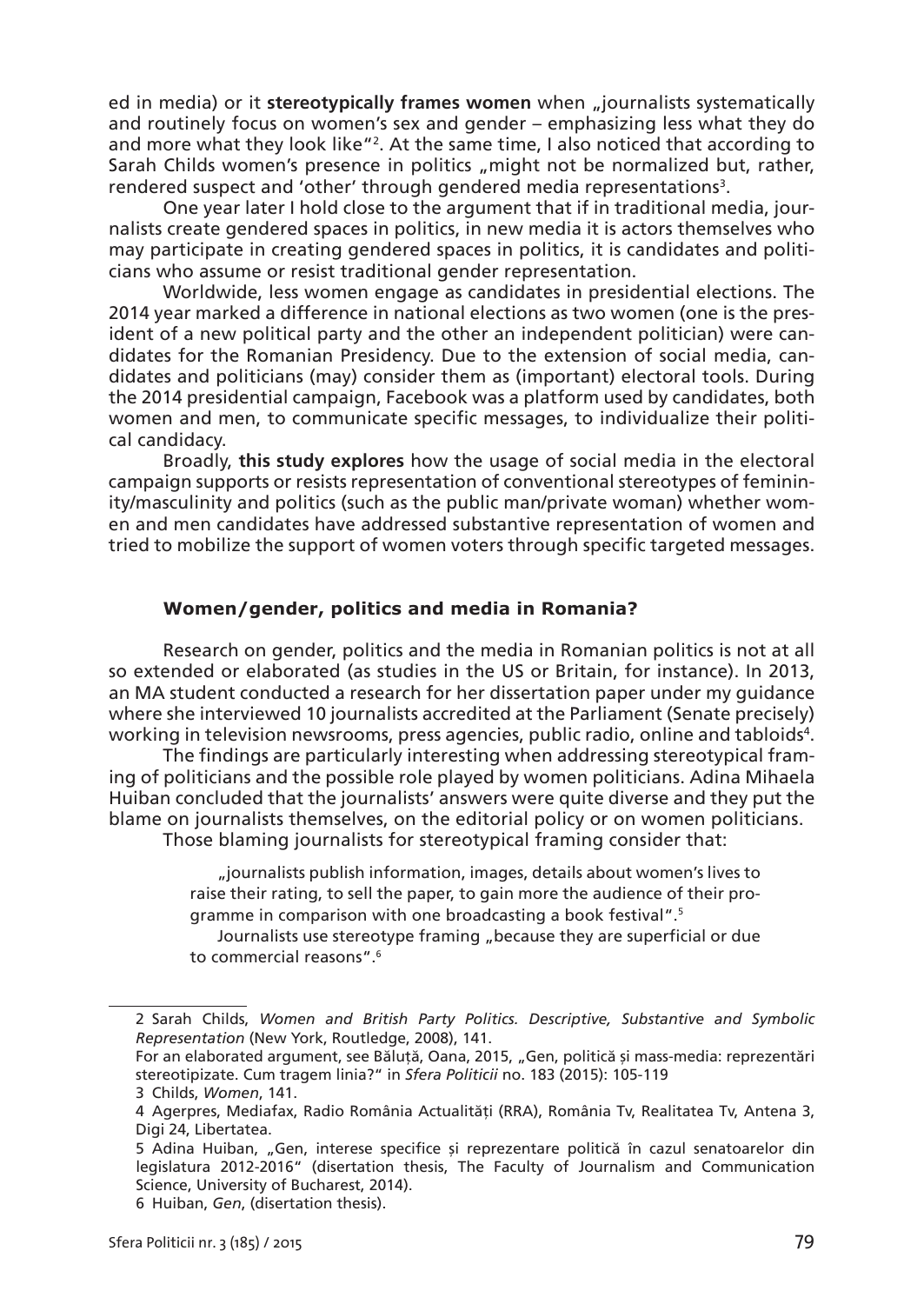One journalist blaming both her colleagues and politicians had a very interesting remark pointing towards women's agency:

> "if journalists are told from the newsroom to film high heals and short skirts, this is what they will film. It is more sad when the person, the woman MP with short skirts and high heals is willing to get into details about the subject and to show off her legs (…) As a journalist you have to ask- are you willing to let me interview you about the way you dress? – and if the lady says yes and she is willing to give details and she also shows her wardrobe to the journalist, it is her decision"7 .

In a 2015 article addressing women/gender, politics and media, I concluded that there are some specific media framings of women politicians: *young and beautiful* (women are presented as young and beautiful 'creatures'), *the wife of*  (it is the husband helping them to receive a political nomination), *under the sign of the lover* (she had an affair with a preeminent man politician, perhaps a gatekeeper of the party and he supported her candidacy). None of these framings favor women politicians<sup>8</sup>.

As we can notice, the findings and opinions are diverse: traditional media do not seem to be such a gender neutral medium as journalists view and present women on gender based stereotypes; at the same time the topic on whether women politicians conform with these norms and 'fuel' the framings needs additional research. However it is a topic to be considered more thoroughly through interviews with women politicians and journalists.

**Unlike traditional media, social media may be a potential asset.** In *Digital Divas: Women, Politics and Social Network, Alexis Gelber states that "theoretically,* social media should be an asset for women politicians" and it may also be an advantage for new comers<sup>9</sup>. The authors of the 2013 study *Women in decision-making:* The role of the new media for increased political participation identified some hy**potheses** useful for this present study focusing on presidential candidates communication through Facebook. Thus, new media might support women to overcome barriers in political participation as they display some functions: *encourage women to enter formal politics* because they help building their confidence as public actors, *empower women and girls* as new media creates the medium to "develop public selves and exercise their abilities to argue and persuade", highly important when it comes to the above mentioned portrayal of women, new media may *deconstruct dominant media narratives* and *help women politicians to bypass mainstream media* as they connect them directly with voters, they *may raise women's interest* in regards to political thinking and action by including also issues important for women and by encouraging to create networks, and they may spread awareness on women's associations and political acts<sup>10</sup>.

Also, women MPs interviewed in *Women in decision-making: The role of the new media for increased political participation* study concluded that new media may support the profile of marginal groups and issues, including women and

<sup>7</sup> Huiban, *Gen*, (disertation thesis).

<sup>8</sup> See, Băluță, Oana, 2015, "Gen, politică și mass-media: reprezentări stereotipizate. Cum tragem linia?" in *Sfera Politicii* no. 183 (2015): 105-119

<sup>9</sup> Gelber Alexis, "Digital Divas: Women, Politics and the Social Network" (Joan Shorenstein Center on the Press, Politics and Public Policy Discussion Paper Series, 2011), 14, 16.

<sup>10</sup> *Women in decision-making: The role of the new media for increased political participation,*  2013, Directorate General for Internal Policies, Policy Department C –Citizens' Rights and Constitutional Affairs European Parliament, 103, **http://www.europarl.europa.eu/RegData/ etudes/etudes/join/2013/493010/IPOL-FEMM\_ET(2013)493010\_EN.pdf**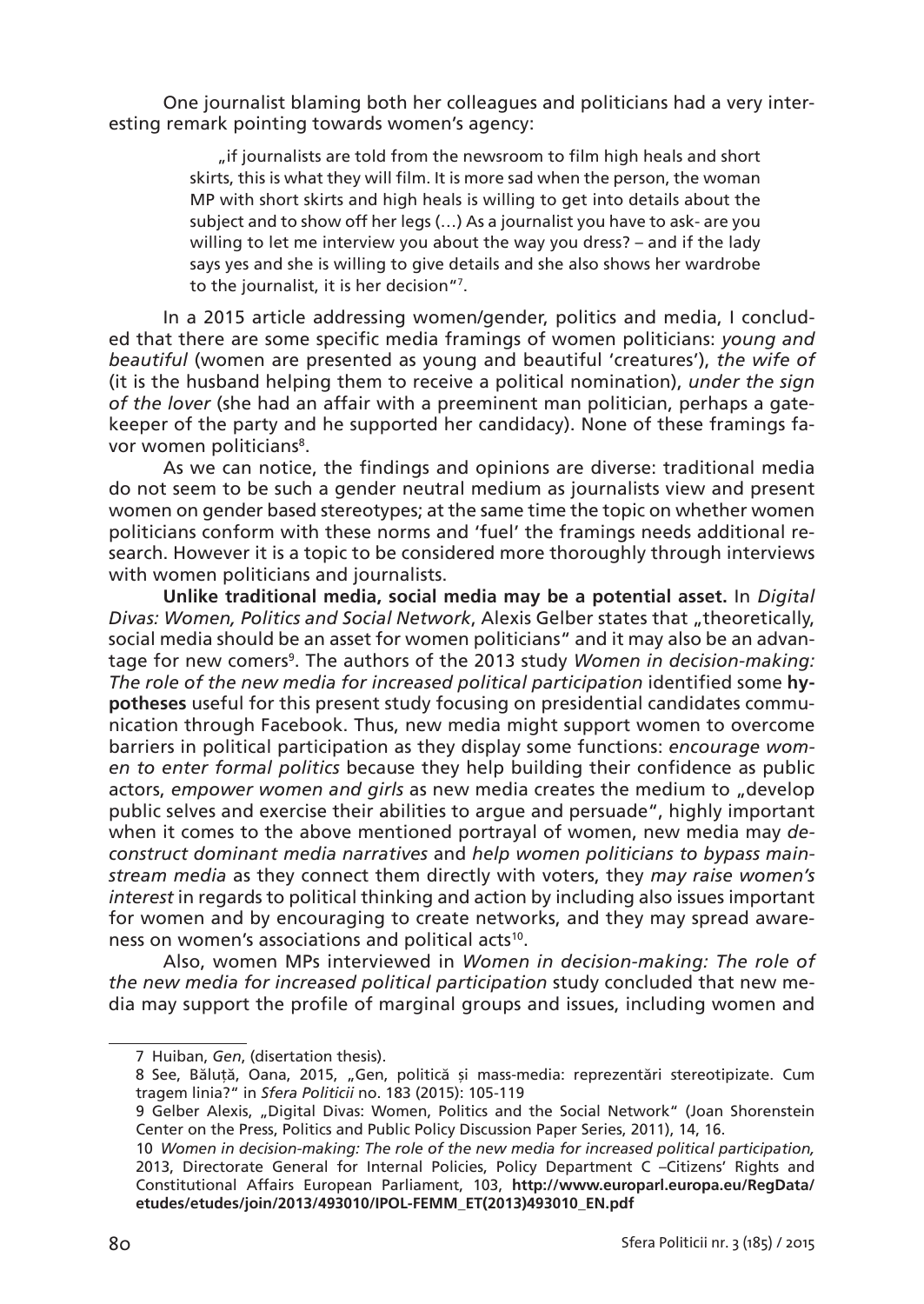women's rights. I consider the following paragraph comprehensive enough for the potential role of social media when it comes to gender and politics, even if lengthy, I will render it as such:

> . A woman's journey into representative politics commences at being interested in politics. It is easy to see how new media tools can help to generate and sustain such interest. The next stage in the journey is when a woman puts herself forward for selection to a party election list. For this, women need a network of supporters and time. Again, it is possible to see how new media may be used to assist at this point. Women may build networks of followers and friends which can translate into real power. Such networks may be capitalized into political support and credibility. Finally, a woman must be elected and then she must progress within the political establishment. Again, a strong network would help, for which new media tools may be useful".<sup>11</sup>

In traditional media<sup>12</sup>, journalists create gendered spaces in politics, in new media<sup>13</sup> it is actors themselves who may participate in creating gendered spaces<sup>14</sup> in politics, it is candidates and politicians who assume or resist traditional gender representation. In social media, candidates have control over content and choose how to present themselves during and after electoral campaigns.

## **Research design**

Even if at the beginning of the research my intention was to collect data and analyze exclusively women entering the Presidential arena, I chose to expand the focus and address as well the two most preeminent men engaging in the campaign. It is my strong belief that the approach may provide more comprehensive data to better understand *differences and specificities of women and men* running for an elected office.

## **Women candidates**

This study explores how the usage of social media in the electoral campaign supports or resists representation of conventional stereotypes of femininity and politics (such as the public man/private woman) and of the focus on women's appearance, whether women and men candidates have addressed substantive representation of women and tried to mobilize the support of women voters through specific targeted messages; interaction between men and women candidates.

So in this part, I set out to address the following questions:

<sup>11</sup> *Women in decision-making: The role of the new media for increased political participation,*  2013, Directorate General for Internal Policies, Policy Department C –Citizens' Rights and Constitutional Affairs European Parliament, 13, **http://www.europarl.europa.eu/RegData/ etudes/etudes/join/2013/493010/IPOL-FEMM\_ET(2013)493010\_EN.pdf**

<sup>12</sup> It refers to media types of print and broadcast media.

<sup>13</sup> For the purpose of the study, some wide clarifications of new media are necessary. New media represents content available through internet on a digital device, it includes active participation in an interactive community: blogs, wikis, social media (Facebook, Twitter).

<sup>14</sup> A gendered space in media: eliminates women symbolically (more women than men are presented in media) or stereotypically frames women focusing on conventional stereotypes of femininity and politics, such as the public man/private woman, or focus on women's appearance (Norris 1997; Shvedova, 2005, Childs, 2008).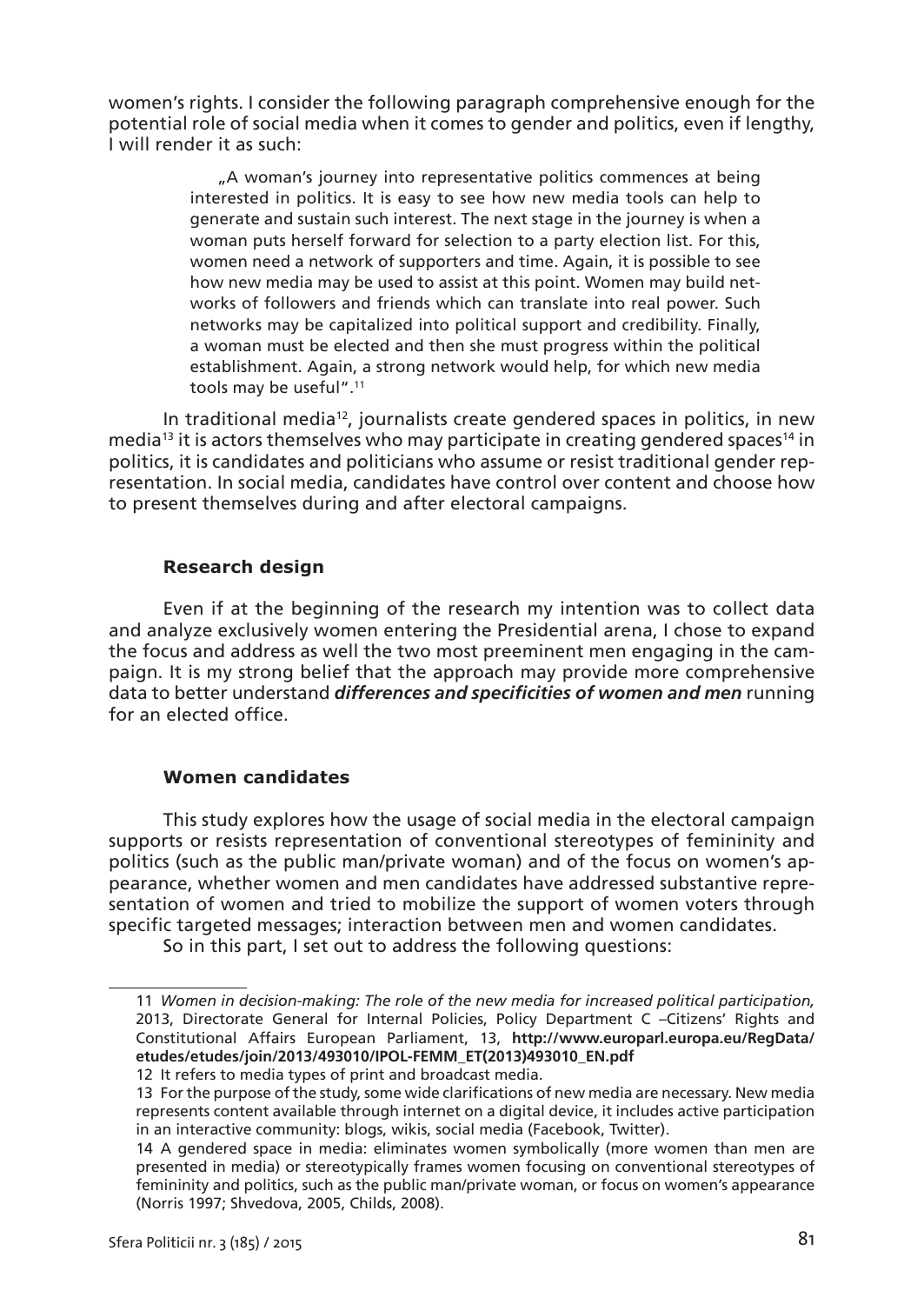• Do women support or resist representation of **conventional stereotypes of femininity and politics15 (such as the public man/private woman)**. The American study of Kim Fridkin and Ann Gordon, *How Women Campaign for the U.S. Senate: Substance and Strategy* (1997), emphasize that "given the pervasiveness of sex stereotypes (..) women candidates may choose to play to stereotypes by emphasizing their perceived areas of strengths in their campaigns" or may focus on policy areas close to stereotypes that assume women are knowledgeable on certain issues such as education, health care and less informed on economy, justice, foreign policy<sup>16</sup>.

I operationalize **public man/private woman** by looking whether women candidates place greater importance on soft/compassionate issues: education, healthcare.

- Do women candidates **address substantive representation of women**? I operationalize substantive representation in connection with four issues: violence against women, work-life balance, sexual and reproductive rights (to have an abortion), gender equality. I chose these 'women's interests+ because in Romania they have mobilized the support of citizens, media, women and feminist NGOs.
- Have women tried to **mobilize the support of women voters** through specific targeted messages? I will search for messages addressed to women citizens as potential voters for women candidates. Do they see women citizens as potential voters/supporters? Do they understand women's potential as electoral supporters taking into account that they participate less than men in the electoral process?
- Do **women candidates also criticize each other** or just the men competitors? I will analyze whether a woman candidate launches critical remarks in regards to the other woman candidate or exclusively/mostly directs them towards men competitors. I also intend to understand whether their **criticism is gendered or not**.

## **Men candidates**

The study also clarifies whether men candidates have addressed substantive representation of women and tried to mobilize the support of women voters through specific targeted messages. The main premise is men as candidates should also address women's interests as citizens as in the end one may become the President of all citizens, both men and women.

Including men candidates in the research has also the potential to allow the researcher investigate the interraction between women and men and to understand whether the inevitable criticism (of an electoral competition) address gender stereotypes, to see whether men candidates criticize each other or also women involved in the electoral competition. So in this part, I set out to address the following questions:

• Do men support or resist representation of **conventional stereotypes of masculinity and politics17 (such as the public man/private woman)** I operationalize

<sup>15</sup> Women's appearance is also correlated with "conventional sterotypes of femininity and politics". When it comes to whether women chose to construct their image appealing to their attractiveness or good looking, I recommend the analysis included in Bălută, Oana, 2015, "Gen, politică și mass-media: reprezentări stereotipizate. Cum tragem linia?" in *Sfera Politicii* no. 183 (2015): 105-119

<sup>16</sup> Kim Fridkin, Ann Gordon, "How Women Campaign for the U.S. Senate: Substance and Strategy", in Pippa Norris (editor), *Women, Media and Politics*, (New York, Oxford University Press, 1997), 61.

<sup>17</sup> Unlike the analysis matrix used for women's Facebook campaign, I eliminated the 'good looking' references when it comes to men as stereotypes do not portray men candidates or politicians as 'beautiful creatures'.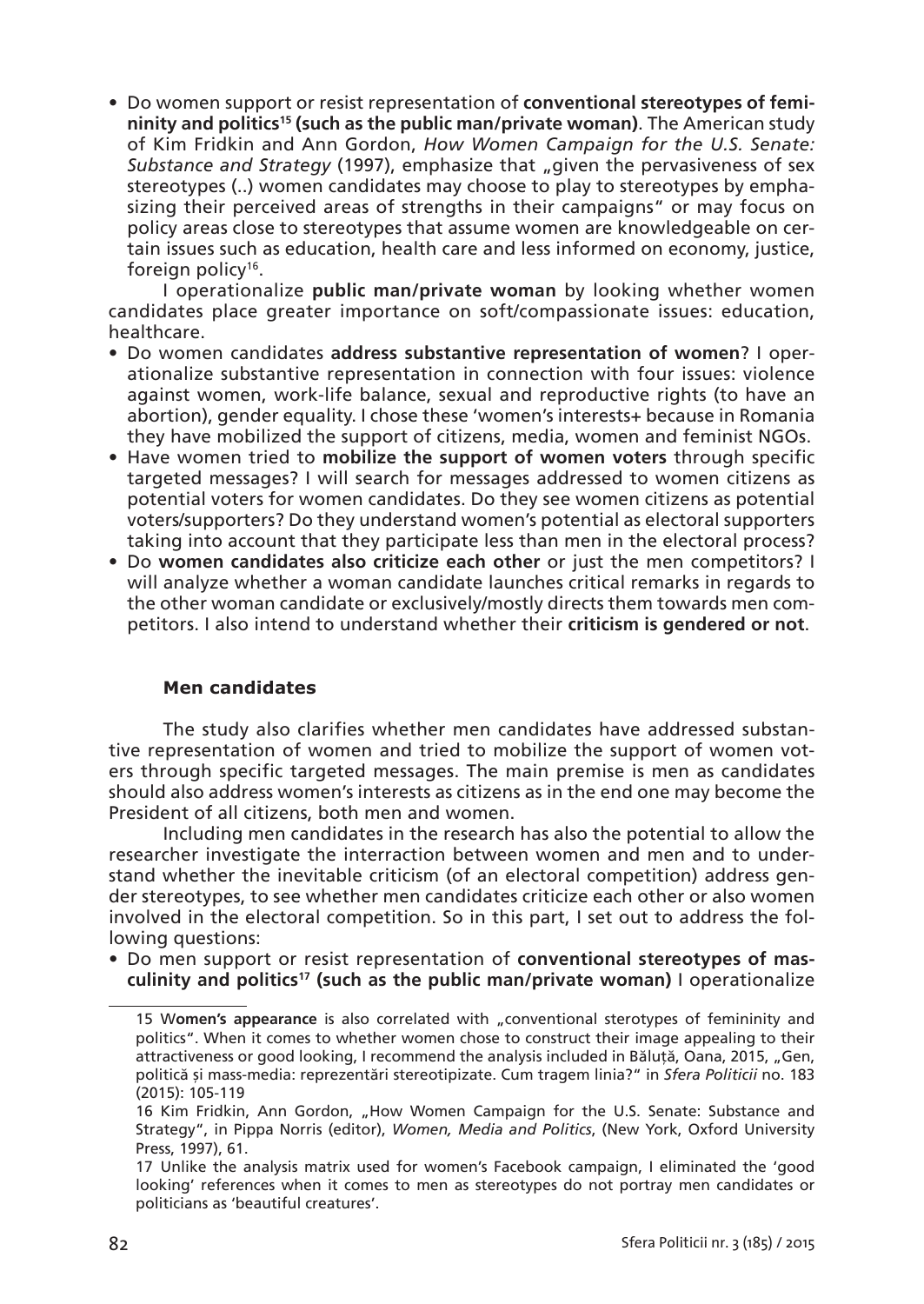**public man/private woman by** looking whether men candidates place greater importance on (so called) 'male issues': economy/taxes, justice, defense.

- Do men candidates **address substantive representation of women**? I operationalize substantive representation in connection with four issues: violence against women, work-life balance, sexual and reproductive rights (to have an abortion), gender equality. I chose these women's interests because in Romania they have mobilized support of citizens, media, women and feminist NGOs.
- Do men try to **mobilize the support of women voters** through specific targeted messages? I will search for messages addressed to women citizens as potential voters for women candidates. Do they see women citizens as potential voters/ supporters? Do they understand women's potential as electoral supporters taking into account that they participate less than men in the electoral process?
- Do men candidates only criticize each other or also the women competitors? Is their criticism gendered or not?

I consider the topics relevant as they allow us understand how men bahave in the context of an electoral campaign, one that includes women candidates as well. It is important to add that the research does not answer to the following question as (even if important) it does not fall under its scope: does a candidates' popularity on Facebook have a correlation to the electoral success<sup>18</sup>?

## **Data and methods**

This reasearch employes data from the **official Facebook Pages** of the four candidates for the Romanian Presidential Office in 2014. This type of research is relatively new in the field of gender, media and politics, with sources of data that need to be utilized more in the light of the expansion of social media and of Facebook as a campaigning platform. The first round of the Presidential campaign lasted one month, between the  $3^{rd}$  of October and 1<sup>st</sup> of November 2014. The monitoring covers only these thirty days and not the second round as well because women did not enter the second round. The candidates daily data posted on their Facebook pages were collected according to a monitoring grid [with one topic only individualized for women (image issue)]- data were registered for each candidate to allow a comparison of the issues addressed by candidates; the method used is content analysis as it helps us not only grasp a quantitative picture of their activity, but also design and recreate a gender sensitive context for candidates. The registration unit is the phrase. The **total sample** included in the research consists of **440 messages** posted by the candidates on their Presidential Facebook pages<sup>19</sup>.

## **1. Conventional stereotypes of femininity/masculinity and politics**

**1.1 Public man/private woman:** *Education, Health Care, Economy/Taxes, Justice/ Anti-Corruption, Defense*

The registration in Table 1 allows us to compare the issues included in women's and men's campaign. We notice that nor women, **nor men seem to be 'prisoners' of a conventional gender agenda.** Education was a campaigning issue more for

<sup>18</sup> However, quick inferences can be made.

<sup>19</sup> One limitation of this research is correlated with the time of the monitoring process.The Facebook pages of the candidates were not daily monitored, and the research continued when the campaign ended. This poses the risk for some posts to have been deleted by the user. However, I am quite reserved that the deletion included gendered sensitive Facebook messages, thus the core of the research is not affected. Also the research is more interested in how specific messages were conveyed than in the number of the Facebook posts.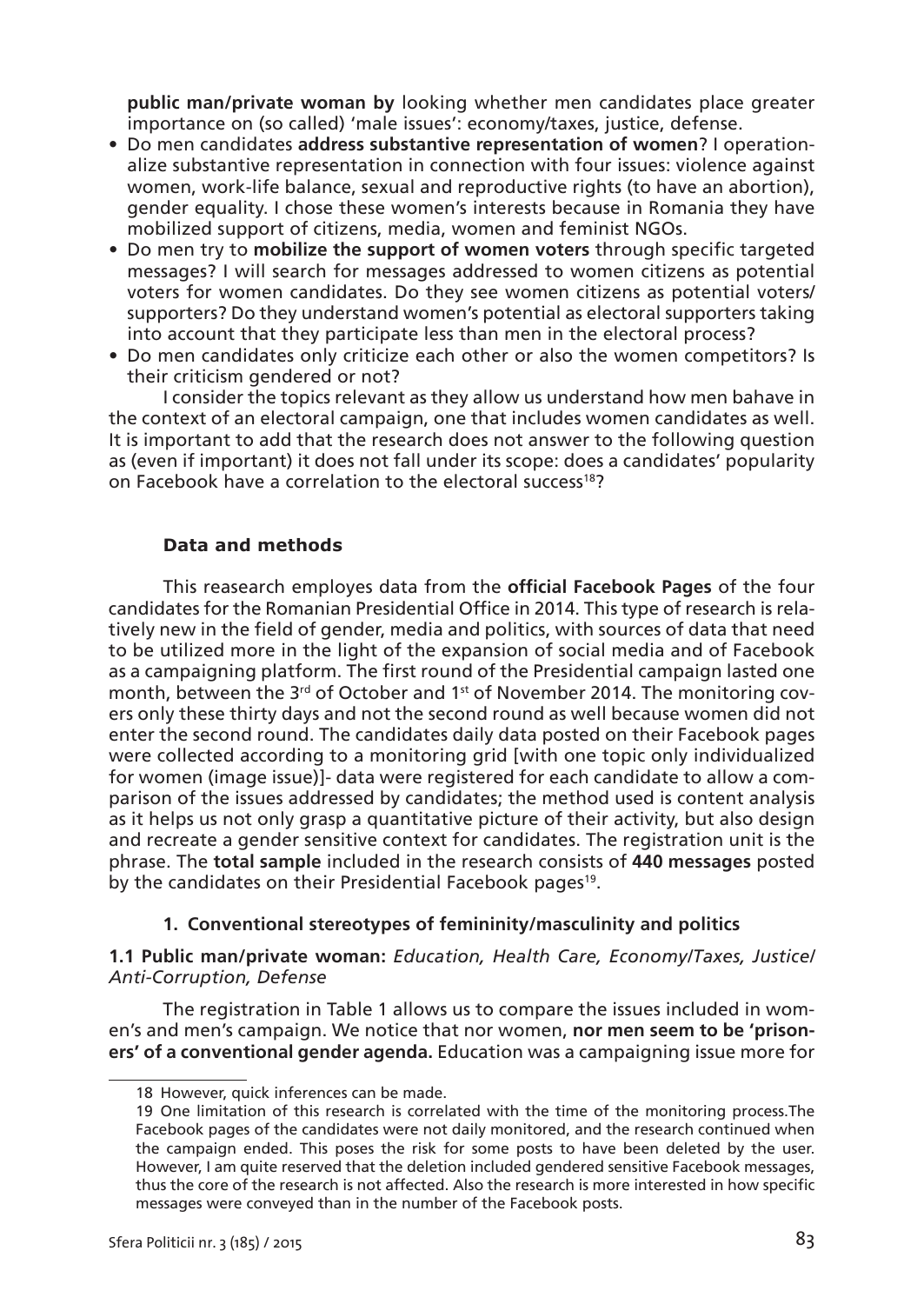|                       |    | <b>Education</b> Health Care | Economy/<br><b>Taxes</b> | Justice/<br>Anticorruption | <b>Defense</b> |  |
|-----------------------|----|------------------------------|--------------------------|----------------------------|----------------|--|
| Elena Udrea           |    | 4                            | 12                       |                            |                |  |
| <b>Monica Macovei</b> | 3  |                              |                          | 47                         |                |  |
| <b>Victor Ponta</b>   |    |                              | 3                        | 4                          |                |  |
| <b>Klaus Iohannis</b> | 11 |                              | 10                       |                            |                |  |

## C**onventional stereotypes of femininity/masculinity and politics**

**Table 1.** C**onventional stereotypes of femininity/masculinity and politics**

men than for women (Klaus Iohannis, 11 posts) while the topic of economy/taxes was addressed more by a woman candidate (Elena Udrea, 12 posts). When it comes to defense, men were more vocal, however the content of the Facebook messages reveal the defense interest is more ceremonial as it is correlated with the Day of the Army celebrated on the  $25<sup>th</sup>$  of October (3 out of 4 posts of Victor Ponta).

Interesting enough is the issue of justice/anticorruption. Generally, this is a topic largely present on both media's and politician's agenda<sup>20</sup>. When it comes to this particular campaign, **one woman candidate ran under the justice/anti-corrup**tion umbrella, Monica Macovei. I consider it a sort of a "tribute" or a reflection of her educational, professional and political background (we should remember she held the justice ministerial portfolio). The core message of Macovei's campaign was: "choose justice and anticorruption", vote for Macovei. Moreover, her campaign supporters<sup>21</sup> perceived her as an almost mythical fighter for justice, one example is particularly stricking:

"Monica Macovei' s sword is not the sword cutting down the heads of the innocents in front of a television camera, it is the sword of justice that has rusted for too long. And why should laws be merciful when only thousands of people affect twenty millions?" (30<sup>th</sup> of October post)

However, what we notice under this research category is **a poor correlation between gender and conventional stereotypes of femininity and masculinity.**

#### **2. Substantive representation of women:** *Violence against women, Work-life balance, Sexual and reproductive rights (to have an abortion), Gender Equality, Women (empowerment, role models)*

On women's substantive representation (as envisaged in the research), we find only two candidates appealing to gender sensitive issues in the field of gender equality and women's empowerment. A woman candidate individualizes herself on the topic as she is by far the winner with 10 posts on empowerment out of 106 (approximately 10%). One man candidate, Victor Ponta did include kindergartens on a Facebook post from the 10<sup>th</sup> of October, however as it was related with international political support for another country, I chose not to register it as such as it fell aside the topic of substantive representation.

Klaus Iohannis launched one important message naming "gender equality" as such explained further on by gender balance within decision making positions in Sibiu's Town Hall. Politicians usually mention equal opportunities or equality between women and men, not gender equality which is a much broader and complex umbrella.

<sup>20</sup> There have been important corruption allegations and than convictions in Romania due to corruption.

<sup>21</sup> Public intellectuals, for instance.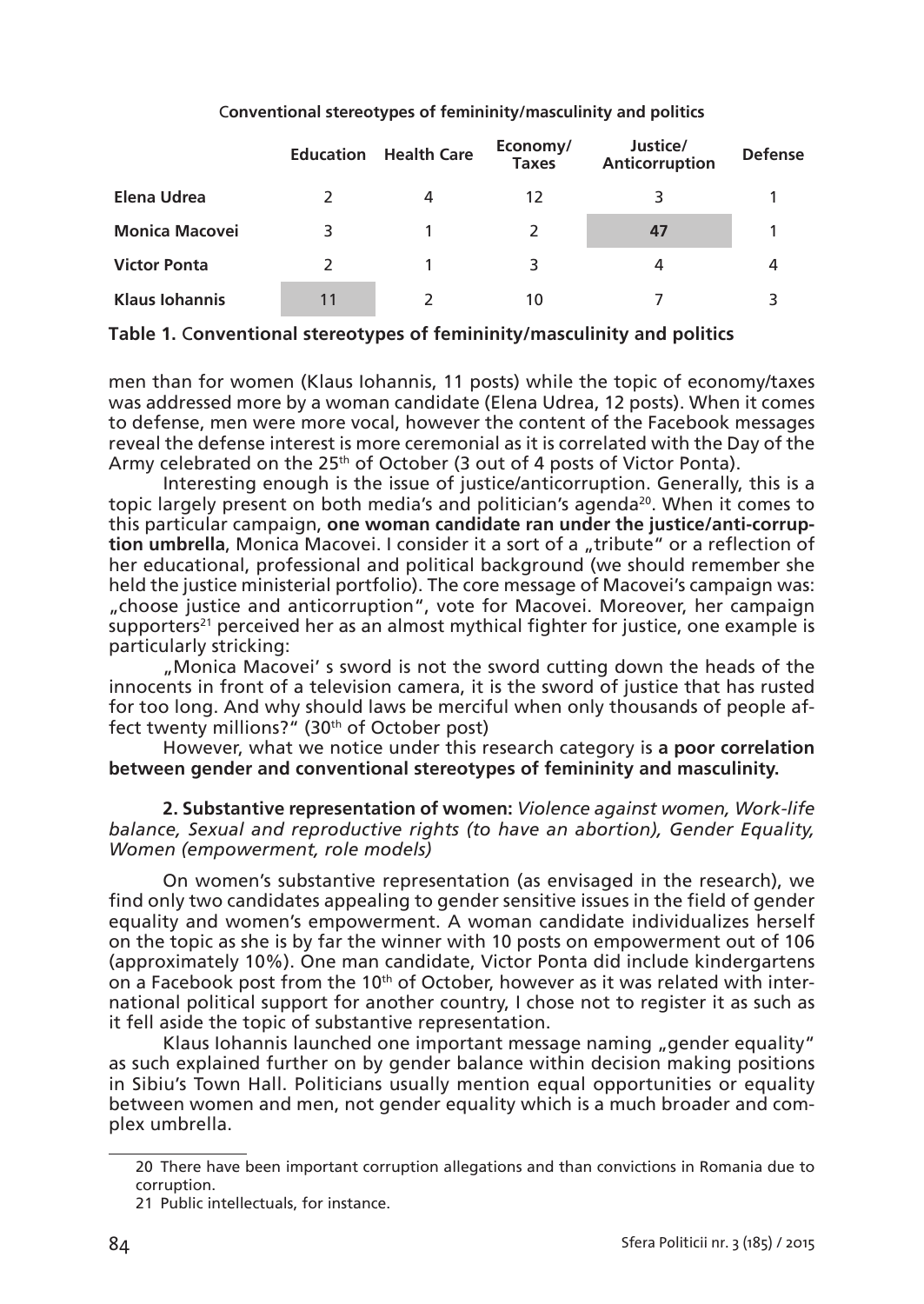#### **Substantive representation of women**

|                       | Violence<br>against<br>women | Work-life<br>balance | Sexual and<br>reproductive<br>rights (to have<br>an abortion) | Gender<br>Equality<br>(?) | Women<br>empowerment,)<br>role models) |
|-----------------------|------------------------------|----------------------|---------------------------------------------------------------|---------------------------|----------------------------------------|
| Elena Udrea           | 0                            | 0                    | 0                                                             | 0                         | 10                                     |
| <b>Monica Macovei</b> | 0                            | 0                    | 0                                                             | 0                         |                                        |
| <b>Victor Ponta</b>   | 0                            | 0                    | 0                                                             | 0                         |                                        |
| <b>Klaus Iohannis</b> | 0                            | 0                    | 0                                                             |                           |                                        |

#### **Table 2. Substantive representation of women**

"As the meeting from this evening has a gender sensitive topic, I would like to address it. (…) As you may be aware of, one of the inequalities wide spread in Romania is gender inequality. However, since gender equality has deep roots in my education, this rule on gender equality has been a natural one for me. For instance, in Sibiu, we have more women occupying decision making positions than men. (…) It is not an individualized trait, but the core spirit within my education and upbringing according to whom merits should be awarded no matter one's gender".

This message had 9611 Likes and 543 shares.

#### *Elena Udrea: one can't go both ways*

Unlike the other woman entering the electoral campaign, Elena Udrea had 10 Facebook messages addressing topics that fall under *Women (empowerment, role models)* category. These Facebook posts addressing women add another distinctive trait to her controversial political character. We have already seen that she embraced the image of the "sexy schoolgirl", however her actions and messages place her under a different umbrella. When we correlate the two topics: appearance and substantive representation of women, we notice she lacks consistency. **You can't have them both, you can't appropriate two rather opposable ways of action and expect citizens to perceive you as an authentic candidate, too.**

On the  $6<sup>th</sup>$  of October she welcomed the results of presidential elections in Brazil, where Dilma Roussef won the first round, and during the last week of campaign she greeted Roussef for being elected as President of the country. Obviously the message introduced national elections, her candidacy as a woman and future support for women entering politics. We may conclude that the communication strategy on Facebook tried to maximize opportunities brought by the international political scene.

> $\mu$ I am confident that the elections on the 2<sup>nd</sup> and 16<sup>th</sup> of November will prove that Romanian society underwent progress and they will reflect a woman's victory. This could be the greatest change after 1989 and a big step ahead for the country". (the 6<sup>th</sup> of October; 1469 Likes and 84 shares)

> $\ldots$ ) I am confident that I'll win the elections and offer a powerful example to women to enter politics". (the 27<sup>th</sup> of October, 960 likes and 86 shares)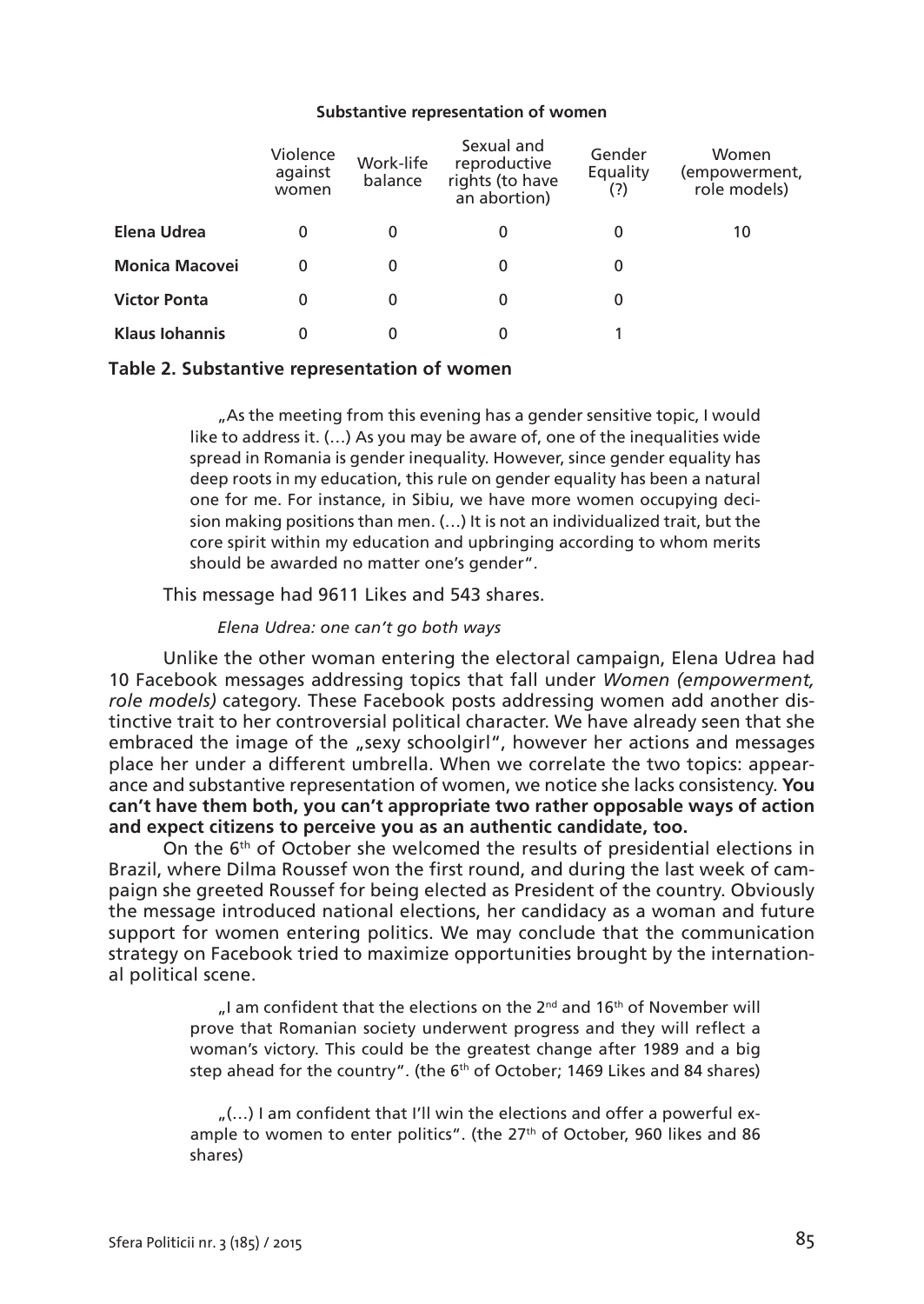She once more appeals to this "relational" way of communication when she refers to a national actress in a Facebook post; Elena Udrea only mentions how the actress was dressed and her strength, nothing said about her talent or professional skills: "It was than that I realized what a powerful woman she was". (9<sup>th</sup> of October)

In other messages she emphasized women can balance their private life and career as they are "strong and determined" (11<sup>th</sup> of October), and during the same day she uploaded one of the most empowering messages addressing women (1752 likes and 62 shares):

> .We have proved enough by now! It is high time we start doing the things that complete us, we start to be ourselves, and we let go the fact that women are only tolerated".

A second message included men as gate keepers of power within a society; it gathered 1745 likes and 93 shares.

> ". Men are tolerant with women, they are 'open minded' when it comes to supporting a woman's career, but with limitations over power and control of action and decision".

Other three messages are again interesting because they address women's health in the broader context of feminized professions. During her campaign she visited a textiles factory. On the  $21^{st}$  of October she uploaded on the Facebook page one message emphasizing she discussed about "women's issues" and about health specific problems they have as they work in this particular industry. Two days after this post, she mentioned women working in textiles again and her commitment to support a system where women workers are fairly paid ( $23<sup>rd</sup>$  of October, 2778 likes and 164 shares). However it is worth adding that the President does not have such political powers.

After having analyzed the substantive representation and the themes under this category and if we correlate it with the image findings, we notice once again how contradictory this candidacy and political candidate were. As I am familiar with the media and political landscape, I wouldn't have expected this empowerment framing of a woman candidate.

In regards to sexual and reproductive rights (to have an abortion), we have already seen in Table 2 that no candidate addressed this topic on Facebook. However Monica Macovei did refer to the theme, but on her website under the "Ten commandments" of her political programme: "Children and women need protection against family violence. Including unborn children must be protected: I am against considering abortion common, however I consider the state should have a role in education, not prohibition".<sup>22</sup> There is a disturbing ambiguity in her communication when it comes to women's substantive representation. When correlating this ambiguity with previous messages, positions held within European Parliament, voting behavior, public discourses on doctors' freedom of consciousness her position comes close to a conservative one.

#### **3. Mobilize the support of women voters**

Almost no candidate tried to directly **mobilize the support of women voters** through specific targeted messages: women should participate in the elections, they should also vote for their president etc. However, Monica Macovei did address women, but women mothers: "It is no joke, your vote does count. Convince your mother, convince your boyfriend or girl friend to vote" (19th of October, 1504 likes and 12 shares)

<sup>22</sup> **http://macoveipresedinte.ro/program-politic/10-sa-ti-respecti-identitatea/**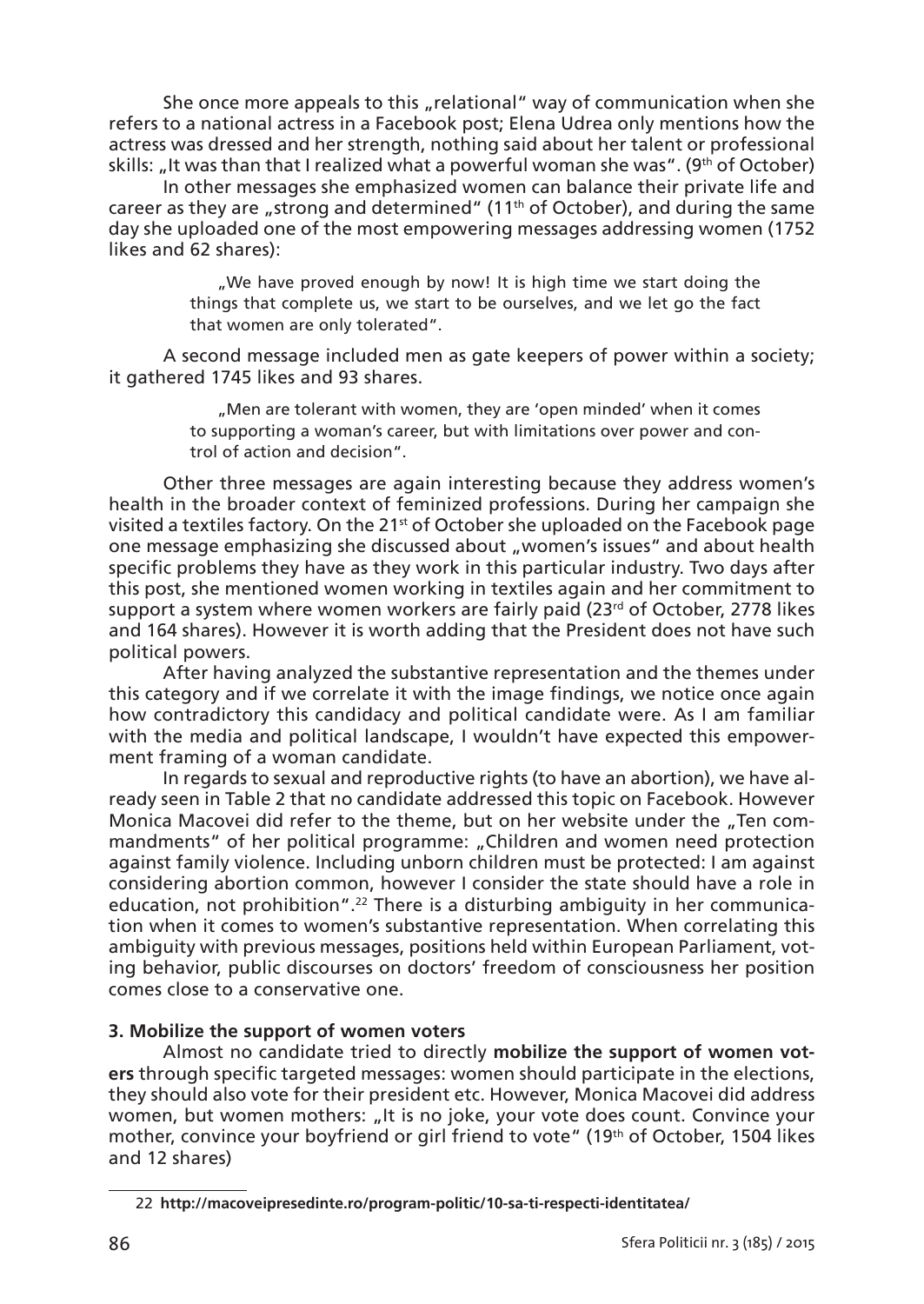In the election days, more men than women participated: 48% in comparison with 52%. When it comes to the voting preferences of women citizens, women and men had different electoral preferences:

#### **Voting preferences**

|                       | Women | Men |
|-----------------------|-------|-----|
| Elena Udrea           | 49%   | 41% |
| <b>Monica Macovei</b> | 56%   | 44% |
| <b>Victor Ponta</b>   | 48%   | 52% |
| <b>Klaus Iohannis</b> | 45%   | 55% |

#### **Table 3. Voting preferences**

If we look at the voting distribution, we notice that among Macovei's voters women are more numerous than men and that more men gave their vote to Klaus Iohannis. I would say that it may be the case that her justice oriented messages managed to attract women voters.

#### **4. Criticism**

| Criticism     |  |                                                                                                                                                                         |  |                |  |  |                     |  |  |  |  |
|---------------|--|-------------------------------------------------------------------------------------------------------------------------------------------------------------------------|--|----------------|--|--|---------------------|--|--|--|--|
| Elena Udrea   |  | Monica Macovei                                                                                                                                                          |  | Klaus Iohannis |  |  | <b>Victor Ponta</b> |  |  |  |  |
| Monica Victor |  | Klaus Elena-Victor Klaus Monica Elena-Victor Klaus Monica Elena<br>Macovei Ponta <sup>23</sup> Iohannis Udrea Ponta Iohannis Macovei Udrea Ponta Iohannis Macovei Udrea |  |                |  |  |                     |  |  |  |  |
|               |  | 0 15 24 2 16 1 0 0 1 0 0 0 0                                                                                                                                            |  |                |  |  |                     |  |  |  |  |

## **Table 4. Criticism**

As both women and men joined the presidential campaign we can also analyze whether their interaction on Facebook fall under conventional communication expectations, for instance **women are expected to be less critical than men**. When it comes to men, one particular research finding is interesting and it will guide my analysis. Kathleen Dolan emphasizes that one analysis of men running against women for the U.S. House of Representatives showed that ..men feel constrained in their behavior when running against women in two ways": they fear to "bully" their female opponent when using negative attacks and they alter the content of the messages to address women's issues $24$ .

The registration in Table 4 shows interesting data in regards to **women vs women** campaign**.** Only one woman candidate criticized her opponent in two messages. At the beginning of her campaign, Monica Macovei explained why her opponents cannot become president, Elena Udrea was criticized due to corruption allegations affecting people close to her and for previously criticizing an anticorruption institution. However, indirect criticism was conveyed as well since Macovei mentioned corruption allegations affecting Udrea's former husband. It is worth emphasizing her remarks about Udrea as a divorcee (ex- Cocoș); still, even if it targets the

<sup>23 1</sup> Victor Ponta, Prime Minister, Government

<sup>24</sup> Kathleen Dolan, "Do women candidates play to gender stereotypes? Do men candidates play to women? Candidates sex and issues priorities on Campaign Websites", *Political Research Quarterly* 1 (2005): 32.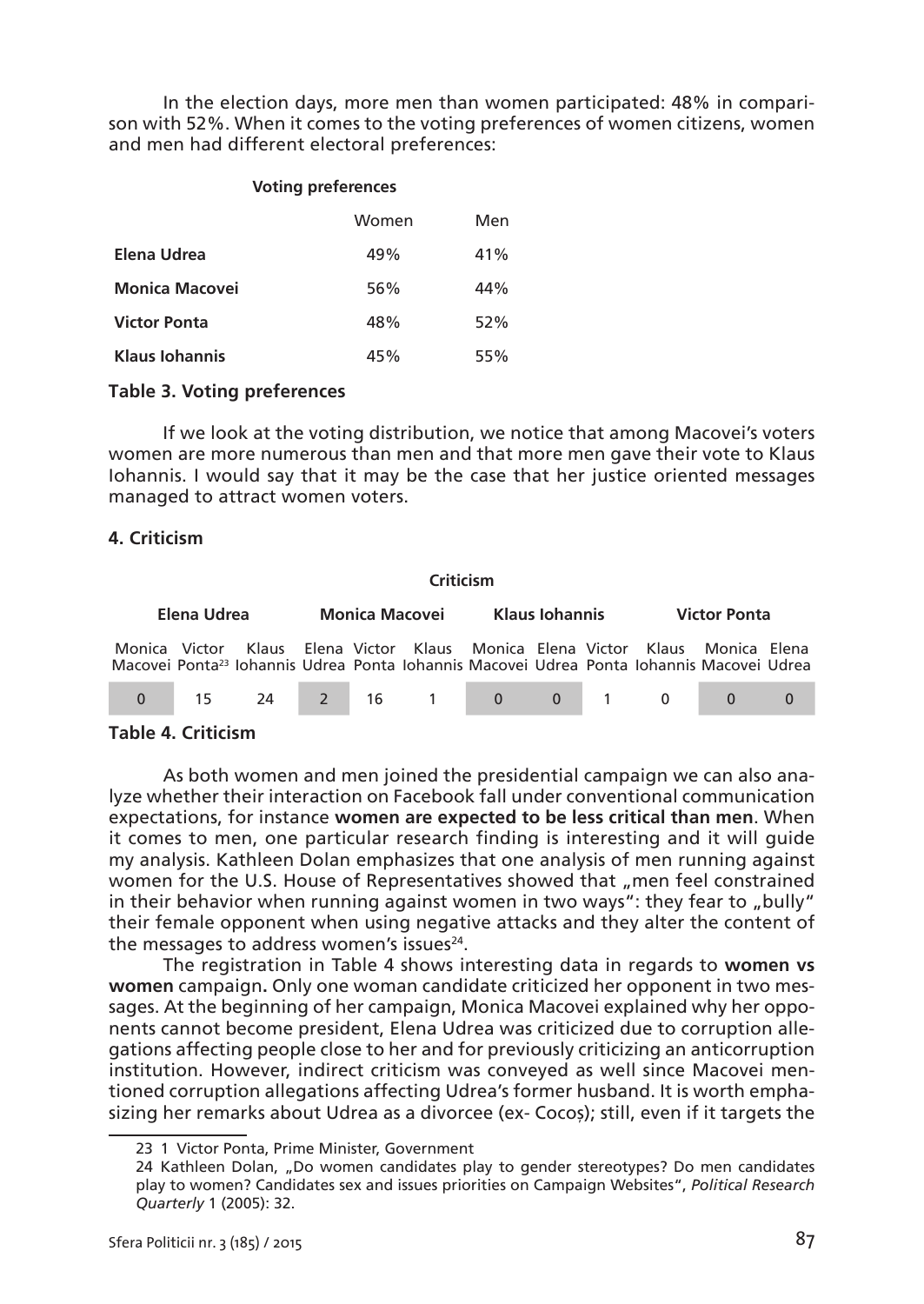candidates' private life, the remark falls under the overall attackes on corruption. We should also keep in mind that Monica Macovei divorced her husband as well.

Unlike Macovei, Elena Udrea heavily criticized only her male opponents: Victor Ponta and Klaus Iohannis. When looking at the amount of critical messages, we can hardly say women candidates were soft and traditional opponents. At the same time, men were barely critical on Facebook in regards to men opponents. If we situate these findings in a larger matrix of the presidential elections we may also speculate that the 'outsider' status of women may have been a stimulus (however, this needs to be further researched).

It is true that on Facebook, Victor Ponta addressed no critical remarks against his men opponent, however outside Facebook, he made negative remarks about Iohannis ethnicity and his campaign speaker commented on his status as childless. Monica Macovei reacted on her Facebook page and criticised these attackes.

## **Conclusions**

The **hypothesis of this paper was that** if in traditional media25, journalists create gendered spaces in politics, in new media $^{26}$  it is actors themselves who may participate in creating gendered spaces<sup>27</sup> in politics, both candidates and politicians may assume or resist traditional gender representation. In social media, candidates have control over content and choose how to present themselves during and after electoral campaigns. At the same time, social media may help 'outsiders fight media blockages. During her campaign, Monica Macovei did accuse television stations of creating a blockade when it comes to her appearances and emphasized she is having difficulties to gain media access.

As data show, it does appear that women ran under the sign of *justice* and *good for*.

According to the above findings, I would not deprive Elena Udrea of agency when it comes to imae and content of messages. Udrea actively assumed a special type of image, thus I do wonder whether she can be placed in Child's paradigm of *female–politician–pretender28.* This role rather situates the results of this research closer to those recent that suggests women politicians are not simply passive recipients of media representations and they participate in their construction<sup>29</sup>.

**Image was a public asset** for Elena Udrea. I can hardly argue that Facebook was a means for Elena Udrea to *deconstruct dominant media narratives* (see *Women in decision-making: The role of the new media for increased political participation)***.**  It is not the case to argue either that *women candidates* included also issues important for women (see substantive interests). However, despite lacking these issues on her political agenda, we find more women than men among Monica Macovei's voters (it is trues that the overall number of votes she received was much smaller in comparison to men candidates).

We notice that nor women, **nor men seem to be prisoners of a conventional gender agenda;** the research did not show that they are more concerned with the

28 Childs, *Women*, 142.

<sup>25</sup> It refers to media types of print and broadcast media.

<sup>26</sup> For the purpose of the study, some wide clarifications of new media are necessary. New media represents content available through internet on a digital device, it includes active participation in an interactive community: blogs, wikis, social media (Facebook, Twitter).

<sup>27</sup> A gendered space in media: eliminates women symbolically (more women than men are presented in media) or stereotypically frames women focusing on conventional stereotypes of femininity and politics, such as the public man/private woman, or focus on women's appearance (Norris 1997; Shvedova, 2005, Childs, 2008).

<sup>29</sup> Childs, *Women*, 142-143.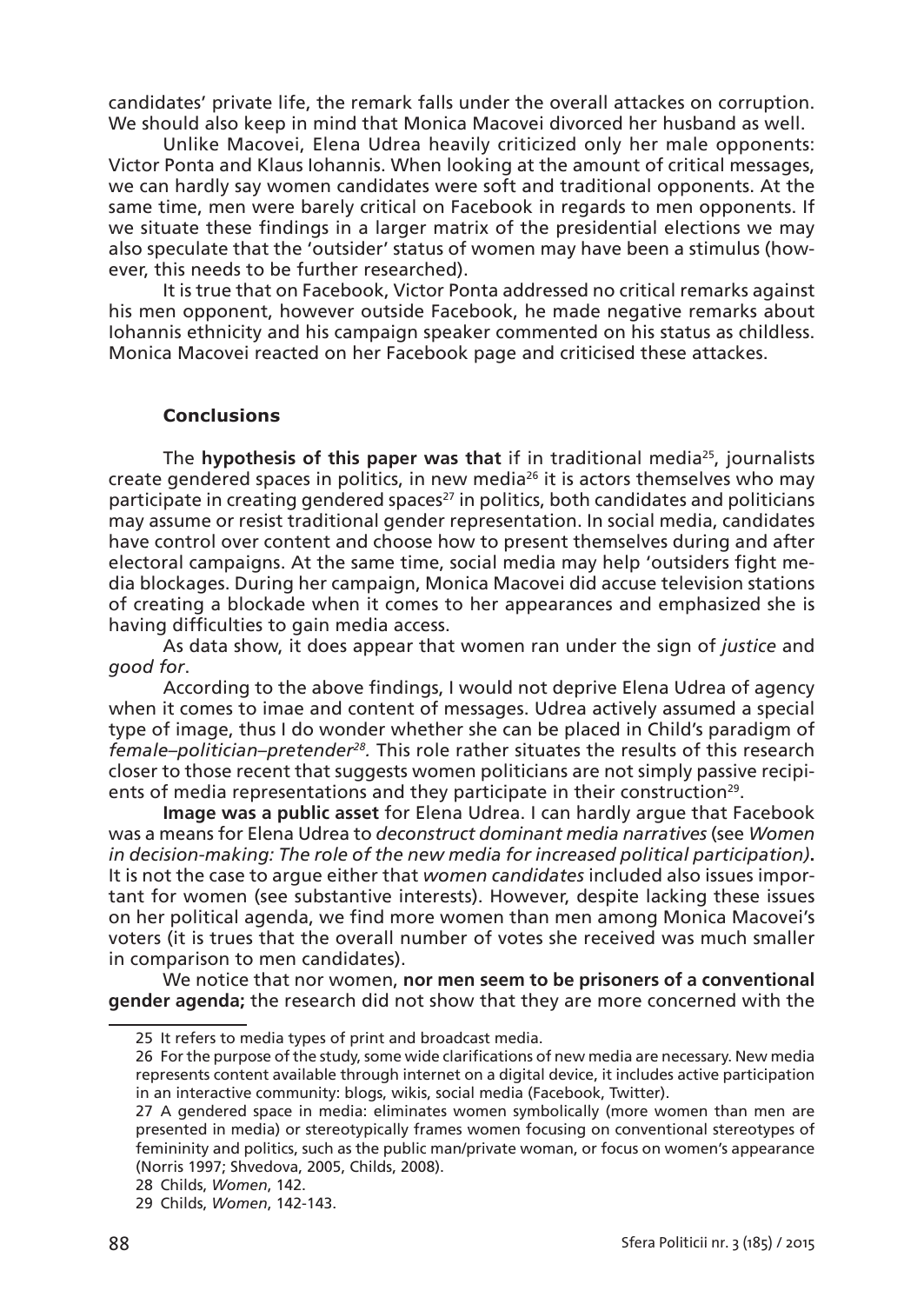## issues. **There is rather a poor correlation between gender and conventional stereotypes of femininity and masculinity.**

One Facebook campaign has its own rules of communication and interaction. In order to understand the broader image, content, criticism topics, we need to address communication outside this platform (see above the peculiar frame of criticism or the abortion issue). For future research I recommend analysis of user's comments on the topics to better grasp the utility of Facebook and how friendly this communication platform is for women and men. One final remark regards the registration of the messages as in online content can be erased by administrators of the Facebook page (this comes out as a limitation or a possible flow of this type of research).

## **BIBLIOGRAPHY**

Anderson, Cameron D.; Goodyear-Grant, Elisabeth, "Conceptions of Political Representation in Canada: An Explanation of Public Opinion", Canadian Journal of Political Science/Revu canadienne de science politique vol. 38, no. 4, (2005): 1029-1058.

Băluță, Oana, "Gen, politică și mass-media: reprezentări stereotipizate. Cum tragem linia?" Sfera Politicii no. 1 (183), (2015): 105-119 **http://www.sferapoliticii.ro/sfera/183/pdf/183.10. Baluta.pdf**

Băluță, Oana, "Reprezentarea intereselor de gen: între 'politica ideilor' și 'politica" *Sfera Politicii*, no. 178, (2014): 74-85 **http://www.sferapoliticii.ro/sfera/178/art10-Baluta.php**,

Băluță, Oana, *Feminism modern reflexiv* (București, Tritonic, 2013).

Băluță, Oana, "Reprezentare "în oglindă"", in Băluță, Oana (ed.), *Gen și Putere* (Polirom, Iași, 2006).

Cancian, Francesca M., "Methodologies That Challenge Inequality" in *Gender and Society*, vol. 6, no. 4, (1992): 623-642

Caul, Miki, "Women's Representation in Parliament. The role of political parties", Krook, Mona Lena; Childs, Sarah, *Women, Gender and Politics*. A Reader (New York, Oxford University Press, 2010)

Childs, Sarah, *Women and British Party Politics. Descriptive, Substantive and Symbolic Representation* (New York, Routledge, 2008)

Chiva, Cristina, "Women in Post-Communist Politics: Explaining Under-Representation in the Hungarian and Romanian Parliaments in Europe-Asia Studies", vol. 57, nr. 7, (2005): 969-994.

Dolan, Kathleen, "Do women candidates play to gender stereotypes? Do men candidates play to women? Candidates sex and issues priorities on Campaign Websites" in Political Research Quarterly, vol. 58, no 1 (2005): 31-44.

Dovi, Suzanne, "Preferable descriptive representatives: will just any woman, black, o Latino do?" in Krook, Mona Lena; Childs, Sarah, *Women, Gender and Politics*.*A Reader*, (New York, Oxford University Press, 2010).

Freman, Joe, "Building a Base: Women in Local Party Politics", in Krook, Mona Lena; Childs, Sarah, *Women, Gender and Politics*. *A Reader* (New York, Oxford University Press, 2010).

Fridkin, Kim; Gordon, Ann "How Women Campaign for the U.S. Senate: Substance and Strategy", in Pippa Norris (editor), *Women, Media and Politics*, (New York, Oxford University Press, 1997).

Fox, Richard L.; Lawless, Jennifer L. , *Entering the Arena? Gender and the Decision to Run for Office* in Krook, Mona Lena; Childs, Sarah, *Women, Gender and Politics*. *A Reader* (New York, Oxford University Press, 2010).

Gary Goertz, Amy G. Mazur, "Mapping gender and politics concepts: ten guidelines"; Goertz,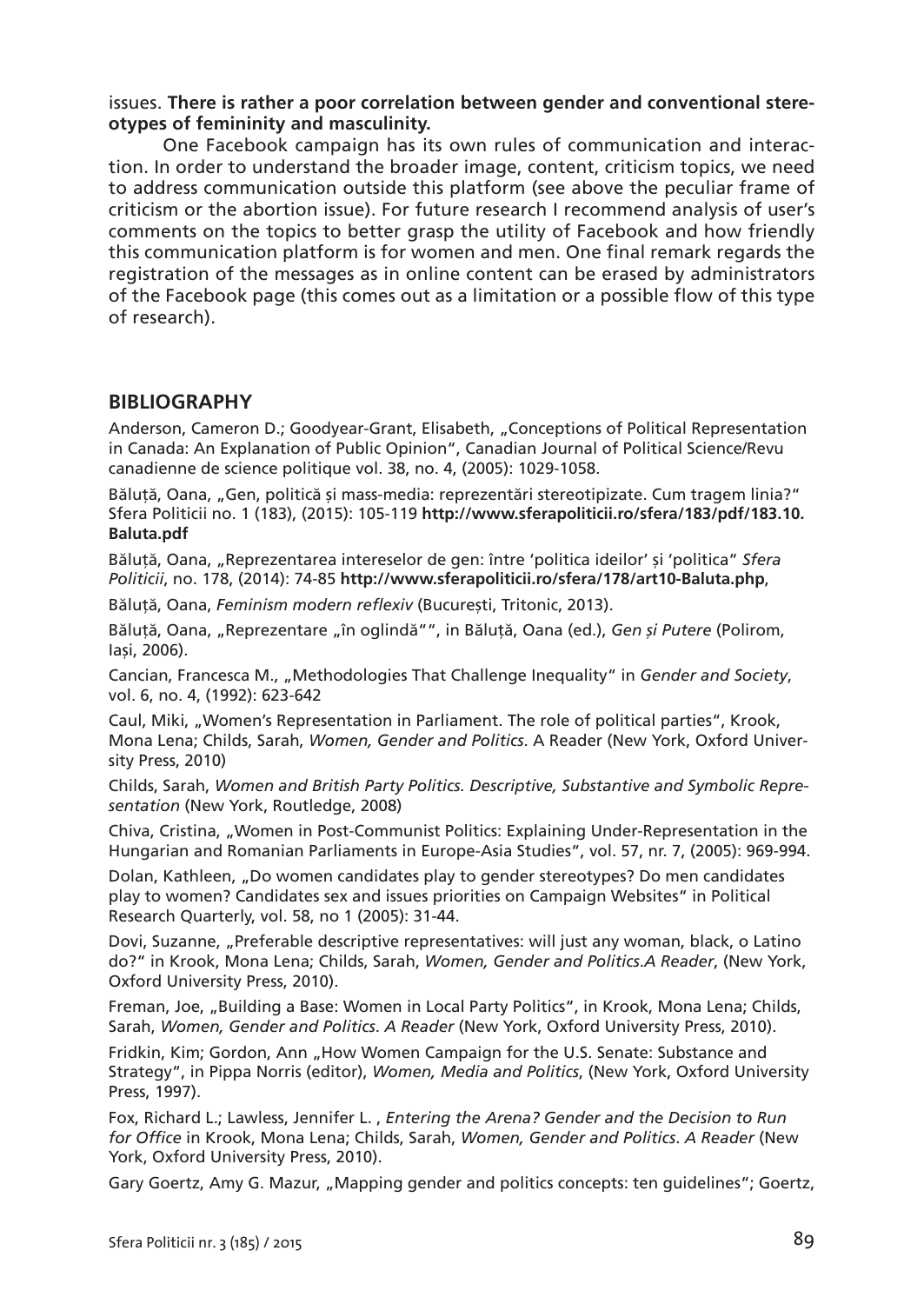Gary; Mazur, Amy G. (eds.), *Politics, Gender and Concepts*, (Cambridge, University Press, 2008).

Gelber Alexis, *Digital Divas: Women, Politics and the Social Network*, Joan Shorenstein Center on the Press, Politics and Public Policy Discussion Paper Series (2011).

Goodwin, Jeff, Jasper, James, Polletta, Francesca, *Passionate Politics. Emotions and Social Movements* (Chicago and London.University of Chicago Press, 2001).

Huiban, Adina, "Gen, interese specifice și reprezentare politică în cazul senatoarelor din legislatura 2012-2016" (disertation thesis, The Faculty of Journalism and Communication Science, University of Bucharest, 2014).

Montgomery, Kathleen A., "Introduction" in Matland, Richard E.; Montgomery, Kathleen A., Montgomery (eds.), *Women's Access to Political Power în Post-Communist Europe* (Oxford. Oxford Univesity Press, 2004).

Matland, Richard; Kathleen A., Montgomery, "Recruiting Women to National Legislatures: A General Framework with Applications to Post-Communist Democracies", in Matland, Richard E.; Montgomery, Kathleen A., Montgomery (eds.), *Women's Access to Political Power în Post-Communist Europe* (Oxford, Oxford Univesity Press, 2004).

Matland, Richard E., "Enhancing Women's Political Participation: Legislative Recruitment and Electoral Systems", in Julie Ballington, Azza Karam, *Women in Parliament: Beyond Numbers* (revised edition), (Publications Office, International IDEA, 2005)

Miroiu, Mihaela, *Drumul către autonomie* (Iași, Polirom, 2004).

Molyneux, Maxine, "Mobilization without Emancipation? Women's Interests, The State and Revolution in Nicaragua", in McCann & Kim: *Feminist theory reader. Local and global perspectives* (New York, Routledge, 2003).

Norris, Pippa; Lovenduski, Joni, *Political Recruitment* (Cambridge University Press, 1995).

Norris, Pippa, *Women, Media and Politics* (New York, Oxford University Press, 1997).

Pasti, Vladimir, *Ultima inegalitate. Relațiile de gen din România,* (Iași, Polirom, 2003).

Paxton, Pamela; Kunovich, Sheri; Hughes, Melanie M., "Gender in Politics" in Annual Review of Sociology, vol. 33, (2007): 263-270.

Phillips, Anne, *The Politics of Presence* (New York, Oxford University Press, 1998)

Phillips, Anne, *The Representation of Women*, în *The Polity Reader in Gender Studies* (Cambridge*,* Polity Press, 1995)

Phillips, Anne, "Democracy and Representation: Or, Why Should it Matter Who our Representatives Are", in Phillips, Anne (ed.), *Feminism and Politics* (Oxford Oxford University Press, 1998).

Pitkin, Fenichel Hanna, *The Concept of Representation* (Berkley, Los Angeles, London., University of California Press, 1967).

Popescu, Liliana, *Politica sexelor* (București, Maiko, 2004).

Pringle, Rosemary, Sophie Watson, "Women's Interests' and the Post-structuralist State", in Phillips, Anne (ed.), *Feminism and Politics* (Oxford, Oxford University Press, 1998).

Sapiro, Virginia, "Feminist Studies and Political Science- and Vice Versa", in Phillips, Anne (ed.), *Feminism and Politics*, (Oxford, Oxford University Press, 1998)

Shvedova, Nadezhda, *Obstacles to Women's Participation in Parliament* în Julie Ballington, Azza Karam, *Women in Parliament: Beyond Numbers* (revised edition) (International IDEA, Publications Office, 2005).

Schwindt-Bayer, Leslie A.; Mishler, William, An Integrated Model of Women's Representation in The Journal of Politics, vol. 67, nr. 2, (2005): 407-428.

Young, Iris Marion, *Inclusion and Democracy* (Oxford, Oxford University Press, 2000).